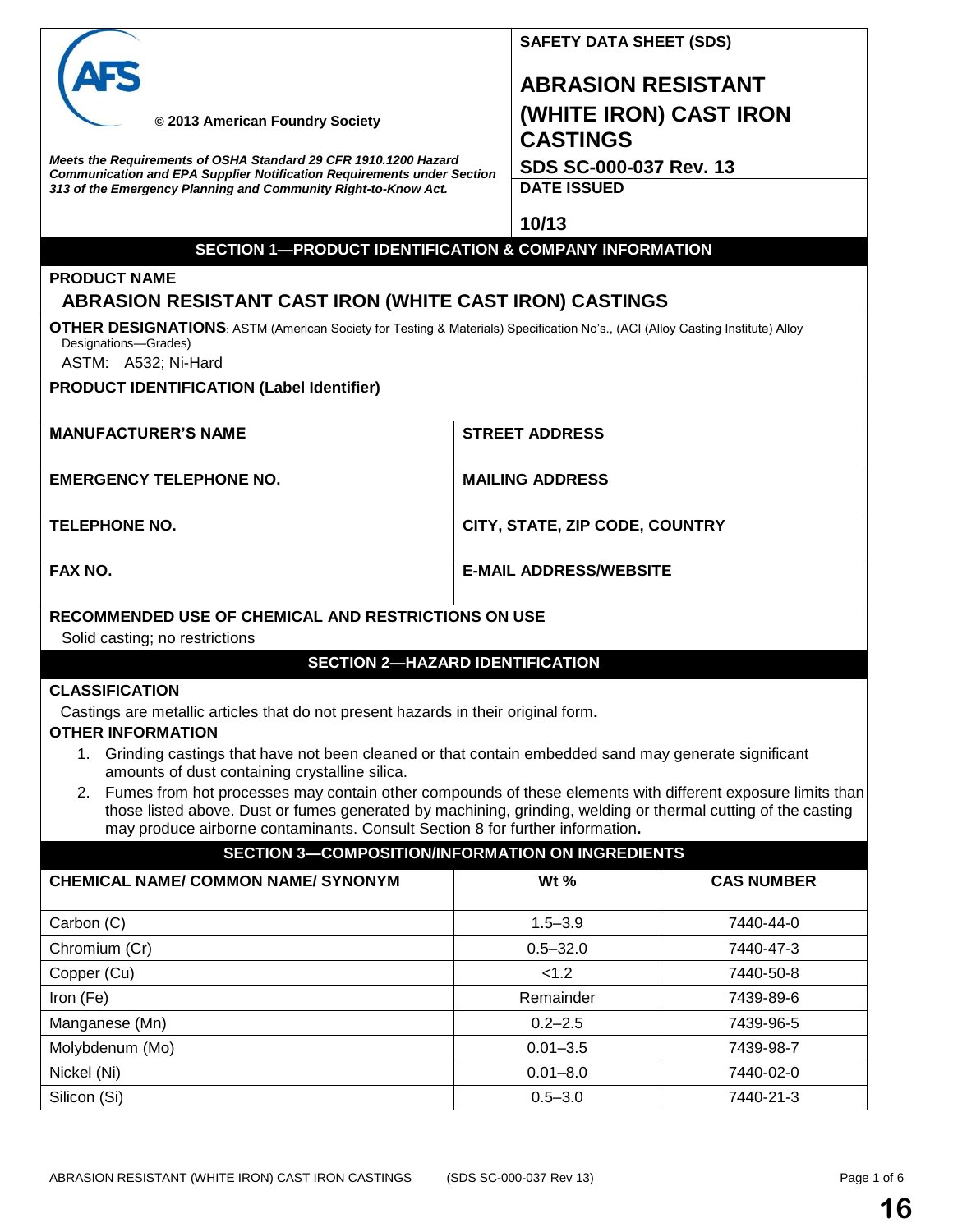# **SECTION 4—FIRST AID MEASURES**

**EYE CONTACT:**Not applicable

**SKIN CONTACT:**No special requirements

**INGESTION:**Not applicable

**INHALATION:**Not applicable

### **SECTION 5—FIREFIGHTING MEASURES**

### **FLAMMABLE PROPERTIES:**Not applicable

**EXTINGUISHING MEDIA:**Not applicable

**PROTECTION OF FIREFIGHTERS:**Not applicable

# **SECTION 6—ACCIDENTAL RELEASE MEASURES**

Not applicable

# **SECTION 7—HANDLING & STORAGE**

### **RECOMMENDED STORAGE**

No special requirements

#### **PROCEDURES FOR HANDLING**

Proper hand and foot protection is recommended.

## **SECTION 8—EXPOSURE CONTROLS/PERSONAL PROTECTION**

#### **ENGINEERING CONTROLS**

None Required. There are no health hazards from these castings in solid form.

|                   | ັ                         |                          |
|-------------------|---------------------------|--------------------------|
| <b>SUBSTANCE</b>  | <b>ACGIH TLV</b><br>mg/m3 | <b>OSHA PEL</b><br>mg/m3 |
| Carbon (C)        | N/E                       | N/E                      |
| Chromium (Cr)     | 0.5                       |                          |
| Copper (Cu)       |                           |                          |
| Iron (Fe)         | N/E                       | N/E                      |
| Manganese (Mn)    | $0.02$ (R); 0.1 (I)       | $5($ C $)$               |
| Molybdenum (Mo)   | 10(l); 3(R)               | 15                       |
| Nickel (Ni)       | 1.5(l)                    |                          |
| Silicon (Si)      |                           |                          |
| <b>Total dust</b> | N/E                       | 15                       |
| Respirable dust   | N/E                       | 5                        |

#### **SUPPLEMENTAL INFORMATION**

Grinding castings that have not been cleaned or that contain embedded sand may generate significant amounts of dust containing crystalline silica.

Fumes from hot processes may contain other compounds of these elements with different exposure limits than those listed above. Dust or fumes generated by machining, grinding, welding or thermal cutting of the casting may produce airborne contaminants. Exposure limits for the most common contaminants are offered as reference. Please consult a competent person for guidance on exposure assessment and controls**. In particular, Hexavalent Chromium is an OSHA Expanded Health Standard; refer to OSHA 29 CFR 1910.1026- Chromium (VI) for complete requirements.**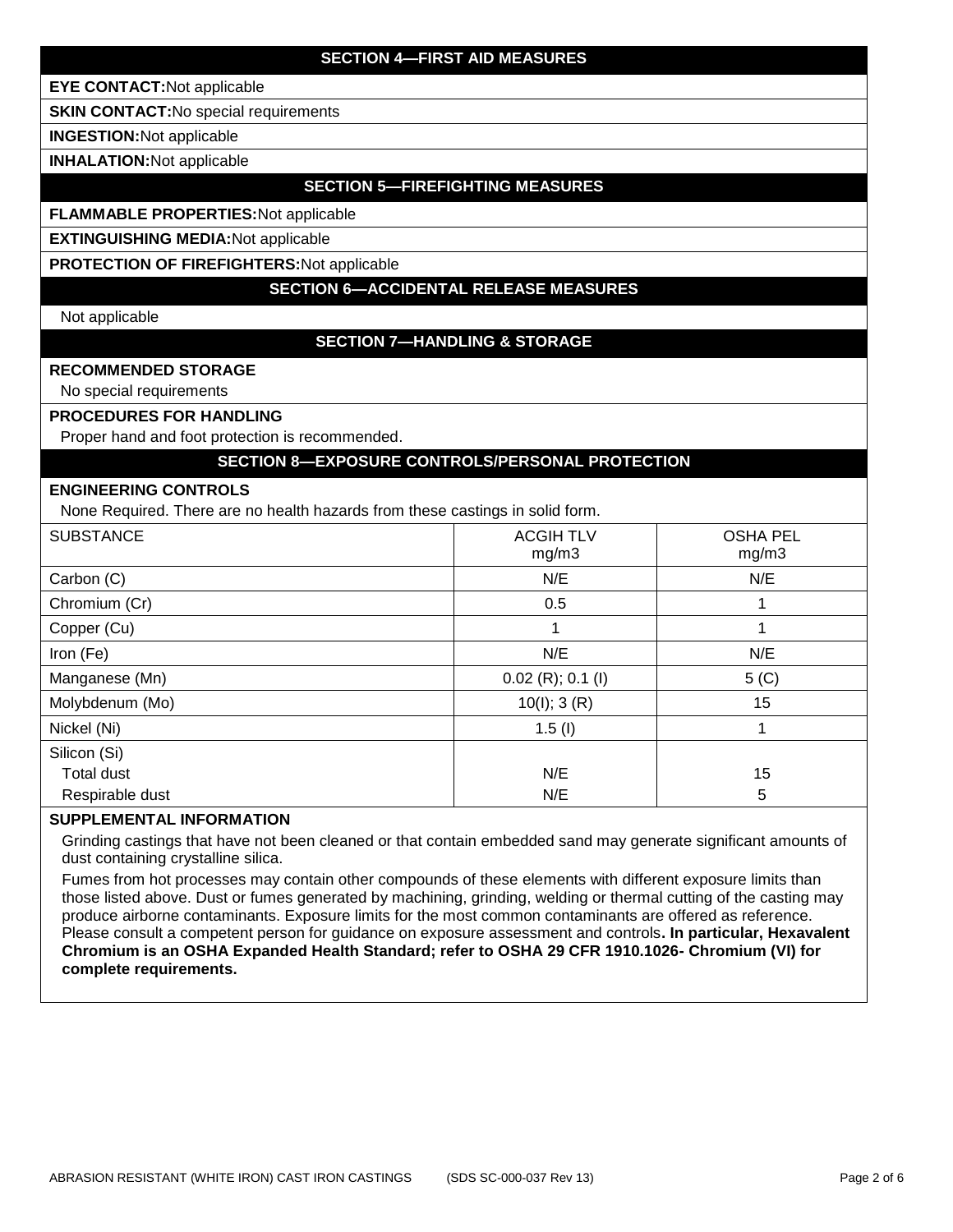| <b>SUBSTANCE</b>                                                                                                                                                                                                                                                                                                                                                                 | <b>ACGIH TLV</b><br>mg/m <sup>3</sup>                               | <b>OSHA PEL</b><br>mg/m <sup>3</sup> |  |
|----------------------------------------------------------------------------------------------------------------------------------------------------------------------------------------------------------------------------------------------------------------------------------------------------------------------------------------------------------------------------------|---------------------------------------------------------------------|--------------------------------------|--|
| Chromium Compounds (as Cr)                                                                                                                                                                                                                                                                                                                                                       |                                                                     |                                      |  |
| Chromium (II) inorganic compounds                                                                                                                                                                                                                                                                                                                                                | N/E                                                                 | 0.5                                  |  |
| Chromium (III) inorganic compounds                                                                                                                                                                                                                                                                                                                                               | 0.5                                                                 | 0.5                                  |  |
| Chromium (VI) inorganic compounds, certain water insoluble                                                                                                                                                                                                                                                                                                                       | 0.01                                                                | 0.005                                |  |
| Chromium (VI) inorganic compounds, water soluble                                                                                                                                                                                                                                                                                                                                 | 0.05                                                                | 0.005                                |  |
| Chromium (VI) all forms and compounds                                                                                                                                                                                                                                                                                                                                            | N/E                                                                 | 0.005                                |  |
| Copper Compounds (as Cu)                                                                                                                                                                                                                                                                                                                                                         |                                                                     |                                      |  |
| Fume                                                                                                                                                                                                                                                                                                                                                                             | 0.2                                                                 | 0.1                                  |  |
| Dusts and mists                                                                                                                                                                                                                                                                                                                                                                  | 1                                                                   | 1                                    |  |
| Iron Compounds                                                                                                                                                                                                                                                                                                                                                                   |                                                                     |                                      |  |
| Iron oxide ( $Fe2O3$ ) fume                                                                                                                                                                                                                                                                                                                                                      | N/E                                                                 | 10                                   |  |
| Iron oxide ( $Fe2O3$ )                                                                                                                                                                                                                                                                                                                                                           | 5(R)                                                                | N/E                                  |  |
| Nickel Compounds (as Ni)                                                                                                                                                                                                                                                                                                                                                         |                                                                     |                                      |  |
| Insoluble, inorganic compounds                                                                                                                                                                                                                                                                                                                                                   | 0.2(1)                                                              | 1                                    |  |
| Soluble, inorganic compounds                                                                                                                                                                                                                                                                                                                                                     | 0.1(1)                                                              |                                      |  |
| Nickel oxide                                                                                                                                                                                                                                                                                                                                                                     | 0.2(1)                                                              | 1                                    |  |
| $N/E =$<br>None Established<br>$C =$<br>Ceiling<br>Inhalable fraction<br>$l =$<br>$R =$<br>Respirable fraction<br>$TLV =$<br>Threshold Limit Value/American Conference of Industrial Hygienists (ACGIH)<br>$PEL =$<br>Permissible Exposure Limit / OSHA<br>$mg/m3$ = milligrams per cubic meter<br><b>PERSONAL PROTECTION</b><br>Proper hand and foot protection is recommended. |                                                                     |                                      |  |
|                                                                                                                                                                                                                                                                                                                                                                                  | <b>SECTION 9-PHYSICAL &amp; CHEMICAL PROPERTIES</b>                 |                                      |  |
| <b>APPEARANCE/PHYSICAL STATE</b>                                                                                                                                                                                                                                                                                                                                                 |                                                                     |                                      |  |
| Solid, silver gray in color                                                                                                                                                                                                                                                                                                                                                      |                                                                     |                                      |  |
| <b>ODOR/ODOR THRESHOLD</b>                                                                                                                                                                                                                                                                                                                                                       | <b>VAPOR DENSITY</b>                                                |                                      |  |
| None                                                                                                                                                                                                                                                                                                                                                                             | Not applicable                                                      |                                      |  |
| <b>MELTING POINT/FREEZING POINT</b>                                                                                                                                                                                                                                                                                                                                              |                                                                     |                                      |  |
| Approximately 2350°F (1300°C)                                                                                                                                                                                                                                                                                                                                                    | <b>SPECIFIC GRAVITY (relative density)</b><br>7.85 $g/cm3$ for iron |                                      |  |
| <b>BOILING POINT</b>                                                                                                                                                                                                                                                                                                                                                             | <b>VAPOR PRESSURE</b>                                               |                                      |  |
| 5000°F (2750°C) for iron                                                                                                                                                                                                                                                                                                                                                         | Not applicable                                                      |                                      |  |
| <b>FLASH POINT</b>                                                                                                                                                                                                                                                                                                                                                               | <b>EVAPORATION RATE</b>                                             |                                      |  |
| Not applicable for solid castings                                                                                                                                                                                                                                                                                                                                                | Not applicable                                                      |                                      |  |
| <b>FLAMMABILITY</b>                                                                                                                                                                                                                                                                                                                                                              | <b>SOLUBILITY IN WATER</b>                                          |                                      |  |
| Not flammable                                                                                                                                                                                                                                                                                                                                                                    | Insoluble                                                           |                                      |  |
| <b>UPPER AND LOWER FLAMMABILITY LIMITS</b>                                                                                                                                                                                                                                                                                                                                       | pH                                                                  |                                      |  |
| Not applicable for solid castings                                                                                                                                                                                                                                                                                                                                                | Not applicable                                                      |                                      |  |
| <b>AUTO IGNITION TEMPERATURE</b>                                                                                                                                                                                                                                                                                                                                                 | <b>VISCOSITY</b>                                                    |                                      |  |
| Not applicable                                                                                                                                                                                                                                                                                                                                                                   | Not applicable                                                      |                                      |  |
| <b>DECOMPOSITION TEMPERATURE</b>                                                                                                                                                                                                                                                                                                                                                 | <b>PARTITION COEFFICIENT</b>                                        |                                      |  |
| Not applicable                                                                                                                                                                                                                                                                                                                                                                   | Not applicable                                                      |                                      |  |
|                                                                                                                                                                                                                                                                                                                                                                                  |                                                                     |                                      |  |
|                                                                                                                                                                                                                                                                                                                                                                                  |                                                                     |                                      |  |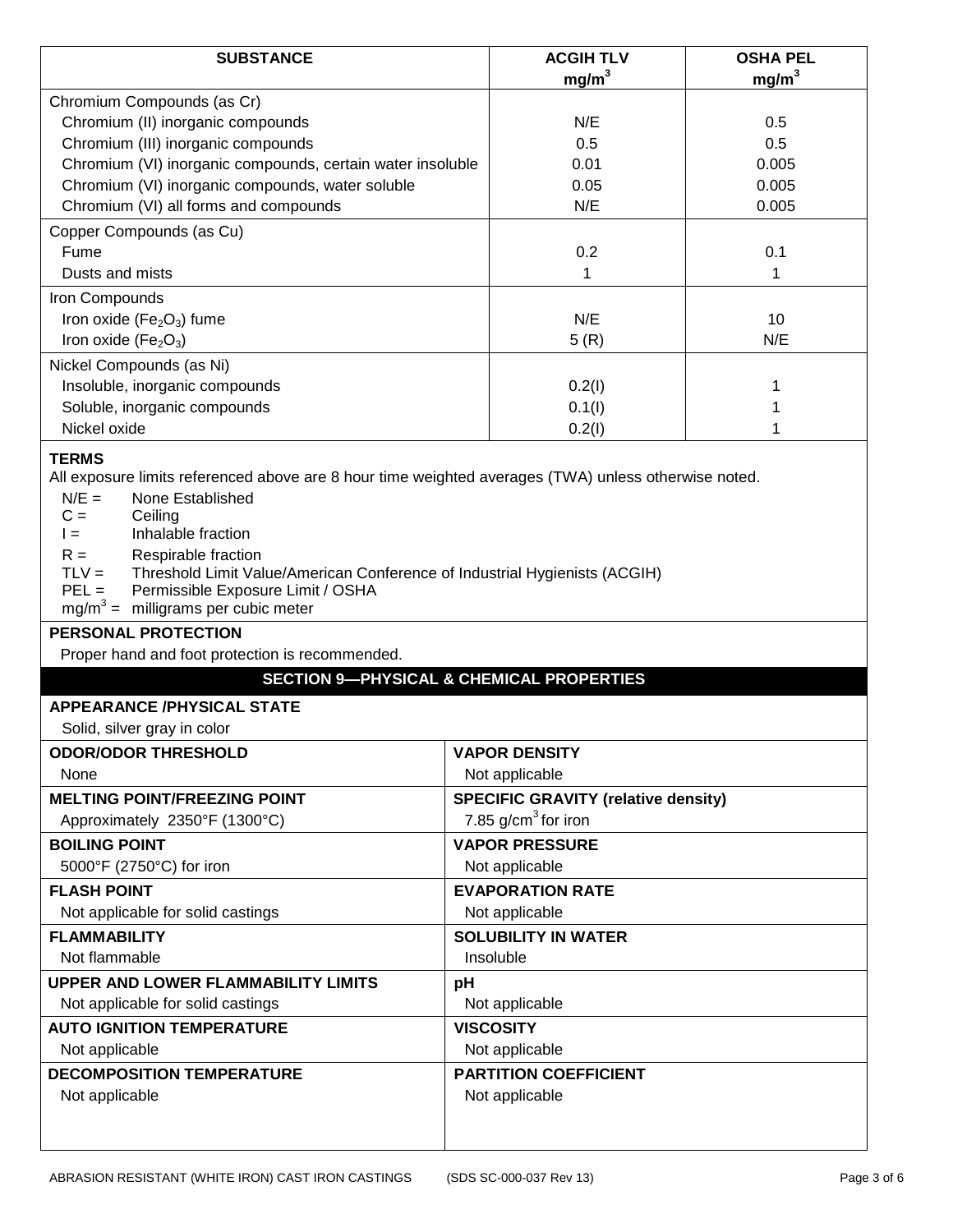| <b>SECTION 10-STABILITY &amp; REACTIVITY</b>                                                                                                                                                                                                                                                                                                                                                                                                                     |                                                                       |                         |             |                                           |             |
|------------------------------------------------------------------------------------------------------------------------------------------------------------------------------------------------------------------------------------------------------------------------------------------------------------------------------------------------------------------------------------------------------------------------------------------------------------------|-----------------------------------------------------------------------|-------------------------|-------------|-------------------------------------------|-------------|
| <b>CHEMICAL STABILITY</b>                                                                                                                                                                                                                                                                                                                                                                                                                                        |                                                                       |                         |             |                                           |             |
| Stable                                                                                                                                                                                                                                                                                                                                                                                                                                                           |                                                                       |                         |             |                                           |             |
| <b>CONDITIONS TO AVOID</b>                                                                                                                                                                                                                                                                                                                                                                                                                                       |                                                                       |                         |             |                                           |             |
| None                                                                                                                                                                                                                                                                                                                                                                                                                                                             |                                                                       |                         |             |                                           |             |
| <b>REACTIVITY</b>                                                                                                                                                                                                                                                                                                                                                                                                                                                |                                                                       |                         |             | <b>INCOMPATIBLE MATERIALS</b>             |             |
| Not reactive                                                                                                                                                                                                                                                                                                                                                                                                                                                     |                                                                       | None                    |             |                                           |             |
| <b>HAZARDOUS DECOMPOSITION PRODUCTS</b>                                                                                                                                                                                                                                                                                                                                                                                                                          |                                                                       |                         |             | <b>POSSIBILITY OF HAZARDOUS REACTIONS</b> |             |
| <b>None</b>                                                                                                                                                                                                                                                                                                                                                                                                                                                      |                                                                       | Not applicable          |             |                                           |             |
| <b>SECTION 11-TOXICOLOGICAL INFORMATION</b>                                                                                                                                                                                                                                                                                                                                                                                                                      |                                                                       |                         |             |                                           |             |
| <b>POTENTIAL HEALTH EFFECTS:</b>                                                                                                                                                                                                                                                                                                                                                                                                                                 |                                                                       |                         |             |                                           |             |
| <b>EYE CONTACT: None</b>                                                                                                                                                                                                                                                                                                                                                                                                                                         |                                                                       |                         |             |                                           |             |
| <b>SKIN</b><br>None                                                                                                                                                                                                                                                                                                                                                                                                                                              |                                                                       |                         |             |                                           |             |
| <b>INGESTION:</b><br>None                                                                                                                                                                                                                                                                                                                                                                                                                                        |                                                                       |                         |             |                                           |             |
| <b>INHALATION:</b><br>None                                                                                                                                                                                                                                                                                                                                                                                                                                       |                                                                       |                         |             |                                           |             |
| <b>Carcinogen Classification of Ingredients</b>                                                                                                                                                                                                                                                                                                                                                                                                                  |                                                                       |                         |             |                                           |             |
| <b>INGREDIENT</b>                                                                                                                                                                                                                                                                                                                                                                                                                                                | <b>OSHA</b>                                                           | <b>NTP</b>              | <b>IARC</b> | <b>TARGET ORGAN</b>                       |             |
| Nickel (metal)                                                                                                                                                                                                                                                                                                                                                                                                                                                   | <b>NL</b>                                                             | K                       | 2B          | Lung, Nose                                |             |
| <b>TERMS</b>                                                                                                                                                                                                                                                                                                                                                                                                                                                     |                                                                       |                         |             |                                           |             |
| $Y =$ Listed as a Human Carcinogen<br><b>NTP-National Toxicology Program</b><br>$K =$ Known to be a Human Carcinogen<br>$R =$ Reasonably Anticipated to be a Human Carcinogen (RAHC)<br>IARC-International Agency for Research on Cancer<br>$1 =$ Carcinogen to Humans<br>2A = Probably Carcinogenic to Humans<br>2B = Possibly Carcinogenic to Humans<br>3 = Unclassifiable as to Carcinogenicity in Humans<br>4 = Probably not Carcinogenic to Humans<br>Other |                                                                       |                         |             |                                           |             |
| $NL = Not$ Listed                                                                                                                                                                                                                                                                                                                                                                                                                                                |                                                                       |                         |             |                                           |             |
| <b>SECTION 12-ECOLOGICAL INFORMATION</b>                                                                                                                                                                                                                                                                                                                                                                                                                         |                                                                       |                         |             |                                           |             |
| Not applicable                                                                                                                                                                                                                                                                                                                                                                                                                                                   | <b>ECOTOXICITY</b><br>PERSISTENCE AND DEGRADABILITY<br>Not applicable |                         |             |                                           |             |
| <b>BIOACCUMULATION POTENTIAL</b>                                                                                                                                                                                                                                                                                                                                                                                                                                 |                                                                       |                         |             |                                           |             |
| Not applicable                                                                                                                                                                                                                                                                                                                                                                                                                                                   | <b>MOBILITY IN SOIL</b><br>Not applicable                             |                         |             |                                           |             |
| <b>OTHER ADVERSE EFFECTS</b>                                                                                                                                                                                                                                                                                                                                                                                                                                     |                                                                       |                         |             |                                           |             |
| Not applicable                                                                                                                                                                                                                                                                                                                                                                                                                                                   |                                                                       |                         |             |                                           |             |
| <b>SECTION 13-DISPOSAL CONSIDERATIONS</b>                                                                                                                                                                                                                                                                                                                                                                                                                        |                                                                       |                         |             |                                           |             |
| Recover or recycle if possible. Dispose of according to federal, state and local regulations. Dust collected from<br>machining, welding, etc. may be classified as a hazardous waste. Consult federal, state and local regulations.<br><b>SECTION 14-TRANSPORT INFORMATION</b>                                                                                                                                                                                   |                                                                       |                         |             |                                           |             |
| US DEPARTMENT OF TRANSPORTATION<br><b>CANADIAN TRANSPORTATION OF DANGEROUS</b><br>GOODS (TDG)<br>(DOT)-HMR                                                                                                                                                                                                                                                                                                                                                       |                                                                       |                         |             |                                           |             |
| Not Regulated                                                                                                                                                                                                                                                                                                                                                                                                                                                    |                                                                       | Not regulated           |             |                                           |             |
| <b>UN SHIPPING NAME</b>                                                                                                                                                                                                                                                                                                                                                                                                                                          |                                                                       | <b>UN NUMBER</b>        |             |                                           |             |
|                                                                                                                                                                                                                                                                                                                                                                                                                                                                  | Not regulated<br>Not regulated                                        |                         |             |                                           |             |
| <b>TRANSPORT HAZARD CLASS</b><br><b>PACKING GROUP</b>                                                                                                                                                                                                                                                                                                                                                                                                            |                                                                       |                         |             |                                           |             |
| Not regulated                                                                                                                                                                                                                                                                                                                                                                                                                                                    |                                                                       | Not regulated           |             |                                           |             |
| ABRASION RESISTANT (WHITE IRON) CAST IRON CASTINGS                                                                                                                                                                                                                                                                                                                                                                                                               |                                                                       | (SDS SC-000-037 Rev 13) |             |                                           | Page 4 of 6 |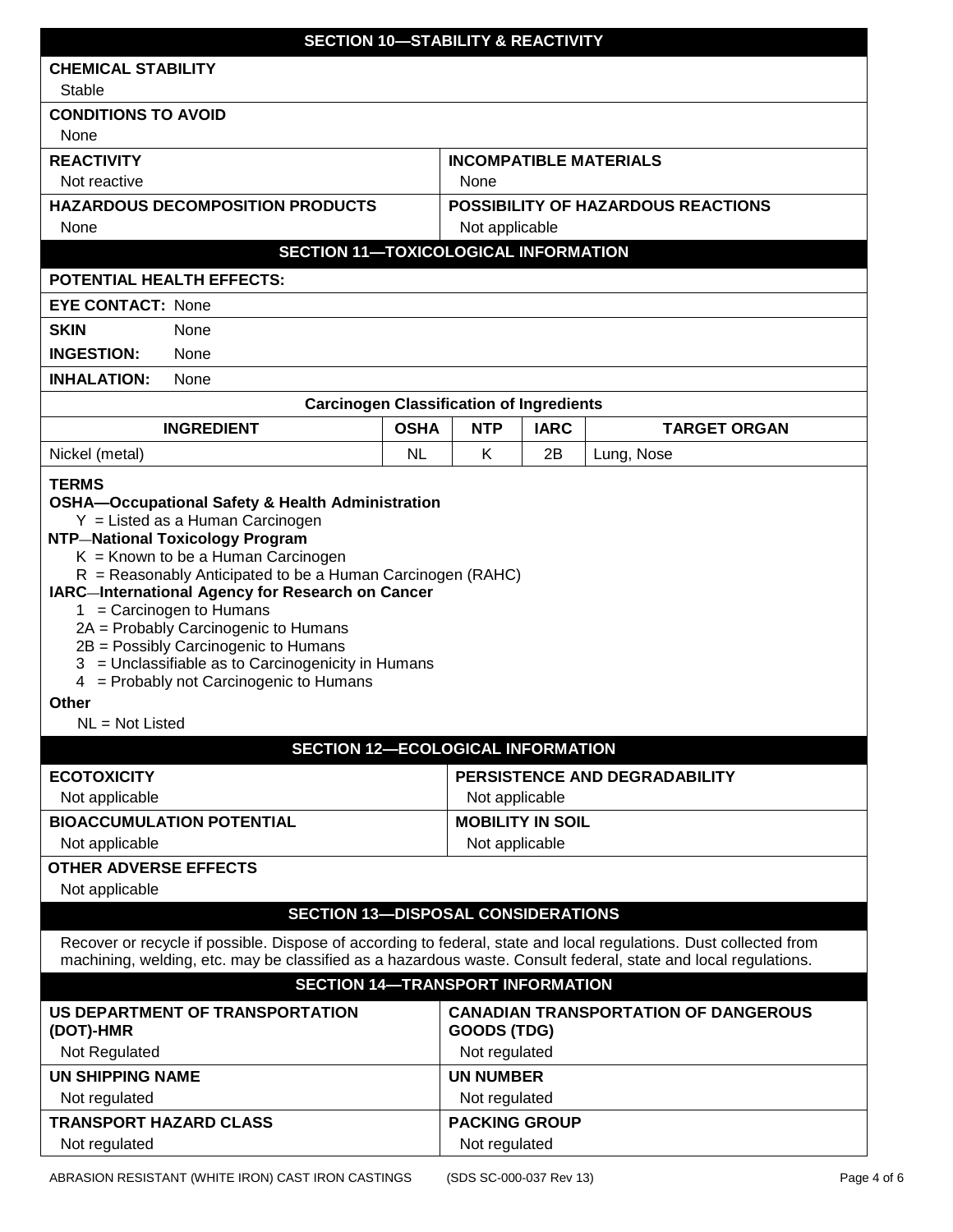| <b>ENVIRONMENTAL HAZARDS</b>                                                                                                                                                                                                                                                                                                                                | <b>LABEL(S) REQUIRED?</b>                                                                                |  |
|-------------------------------------------------------------------------------------------------------------------------------------------------------------------------------------------------------------------------------------------------------------------------------------------------------------------------------------------------------------|----------------------------------------------------------------------------------------------------------|--|
| None                                                                                                                                                                                                                                                                                                                                                        | N <sub>o</sub>                                                                                           |  |
| <b>TRANSPORT IN BULK</b>                                                                                                                                                                                                                                                                                                                                    | <b>SPECIAL SHIPPING INFORMATION</b>                                                                      |  |
| Not applicable                                                                                                                                                                                                                                                                                                                                              | Not applicable                                                                                           |  |
|                                                                                                                                                                                                                                                                                                                                                             | <b>SECTION 15-REGULATORY INFORMATION</b>                                                                 |  |
| <b>USA-OSHA (Hazard Communication Standard)</b>                                                                                                                                                                                                                                                                                                             |                                                                                                          |  |
| Reference 29 CFR 1910.1200 and 1910.1000. A finished casting is an article as defined in the OSHA Hazard<br>Communication Standard 29CFR 1910.1200 (c). Dust or fumes generated by cleaning, machining, grinding, or<br>welding of the casting may produce airborne contaminants, such as chromium, copper, iron, manganese, nickel,<br>silicon and silica. |                                                                                                          |  |
| For hexavalent chromium references see 29 CFR 1910.1026.                                                                                                                                                                                                                                                                                                    |                                                                                                          |  |
| <b>USA-EPA (Toxic Substances Control Act-TSCA)</b>                                                                                                                                                                                                                                                                                                          |                                                                                                          |  |
| All components of these products are on the TSCA inventory list or are excluded from listing.<br><b>USA-EPA (SARA Title III)</b>                                                                                                                                                                                                                            |                                                                                                          |  |
|                                                                                                                                                                                                                                                                                                                                                             | Releases to the environment of Chromium, Copper, Manganese and Nickel, may be subject to reporting under |  |
|                                                                                                                                                                                                                                                                                                                                                             | Section 313 of Title III of the Superfund Amendments and Reauthorization Act of 1986 and 40 CFR Part 72. |  |
| <b>CANADA-WHMIS (Workplace Hazardous Materials Information System)</b>                                                                                                                                                                                                                                                                                      |                                                                                                          |  |
| This SDS has been prepared according to the hazard criteria of the Controlled Product Regulations (CPR) and the<br>SDS contains the information required by the CPR.                                                                                                                                                                                        |                                                                                                          |  |
| <b>CANADIAN DSL (Domestic Substance List) Inventory Status</b>                                                                                                                                                                                                                                                                                              |                                                                                                          |  |
| All components of these products are on the DSL Inventory.                                                                                                                                                                                                                                                                                                  |                                                                                                          |  |
| <b>CEPA (Canadian Environmental Protection Act)</b>                                                                                                                                                                                                                                                                                                         |                                                                                                          |  |
| Chromium and nickel are on the CEPA Priorities Substances Lists                                                                                                                                                                                                                                                                                             |                                                                                                          |  |
| EINECS No. (European Inventory of Existing Commercial Chemical Substances)                                                                                                                                                                                                                                                                                  |                                                                                                          |  |
| All components of these products are on the EINECS list.                                                                                                                                                                                                                                                                                                    |                                                                                                          |  |
| RoHS (Restriction of Certain Hazardous Substances) Compliance                                                                                                                                                                                                                                                                                               |                                                                                                          |  |
| Castings comply with RoHS                                                                                                                                                                                                                                                                                                                                   |                                                                                                          |  |
| <b>CALIFORNIA PROPOSITION 65 Compliance</b>                                                                                                                                                                                                                                                                                                                 |                                                                                                          |  |
| WARNING: This product contains or produces chemicals known to the State of California to cause cancer and<br>birth defects (or other reproductive harm). (California Health & Safety Code 25248.5 et seq.)                                                                                                                                                  |                                                                                                          |  |
| <b>U.S. STATE REGULATORY INFORMATION</b>                                                                                                                                                                                                                                                                                                                    |                                                                                                          |  |
| Some of the components listed in Section 3 may be covered under specific state regulations.                                                                                                                                                                                                                                                                 |                                                                                                          |  |
| <b>SECTION 16 - OTHER INFORMATION</b>                                                                                                                                                                                                                                                                                                                       |                                                                                                          |  |
| <b>SDS SHEET PREPARED BY</b>                                                                                                                                                                                                                                                                                                                                | <b>DATE</b>                                                                                              |  |
| American Foundry Society, Inc.                                                                                                                                                                                                                                                                                                                              | 10/13                                                                                                    |  |
| Occupational Safety & Health Committee (10-Q)                                                                                                                                                                                                                                                                                                               |                                                                                                          |  |
| <b>NOTE</b>                                                                                                                                                                                                                                                                                                                                                 |                                                                                                          |  |
| This data and label information is offered in good faith as typical values and not as a product specification. No<br>warranty either expressed or implied is hereby made. The recommended industrial hygiene and safe handling                                                                                                                              |                                                                                                          |  |

procedures are believed to be generally applicable. However, each user should review the recommendations in specific context of the intended use and determine if they are appropriate.